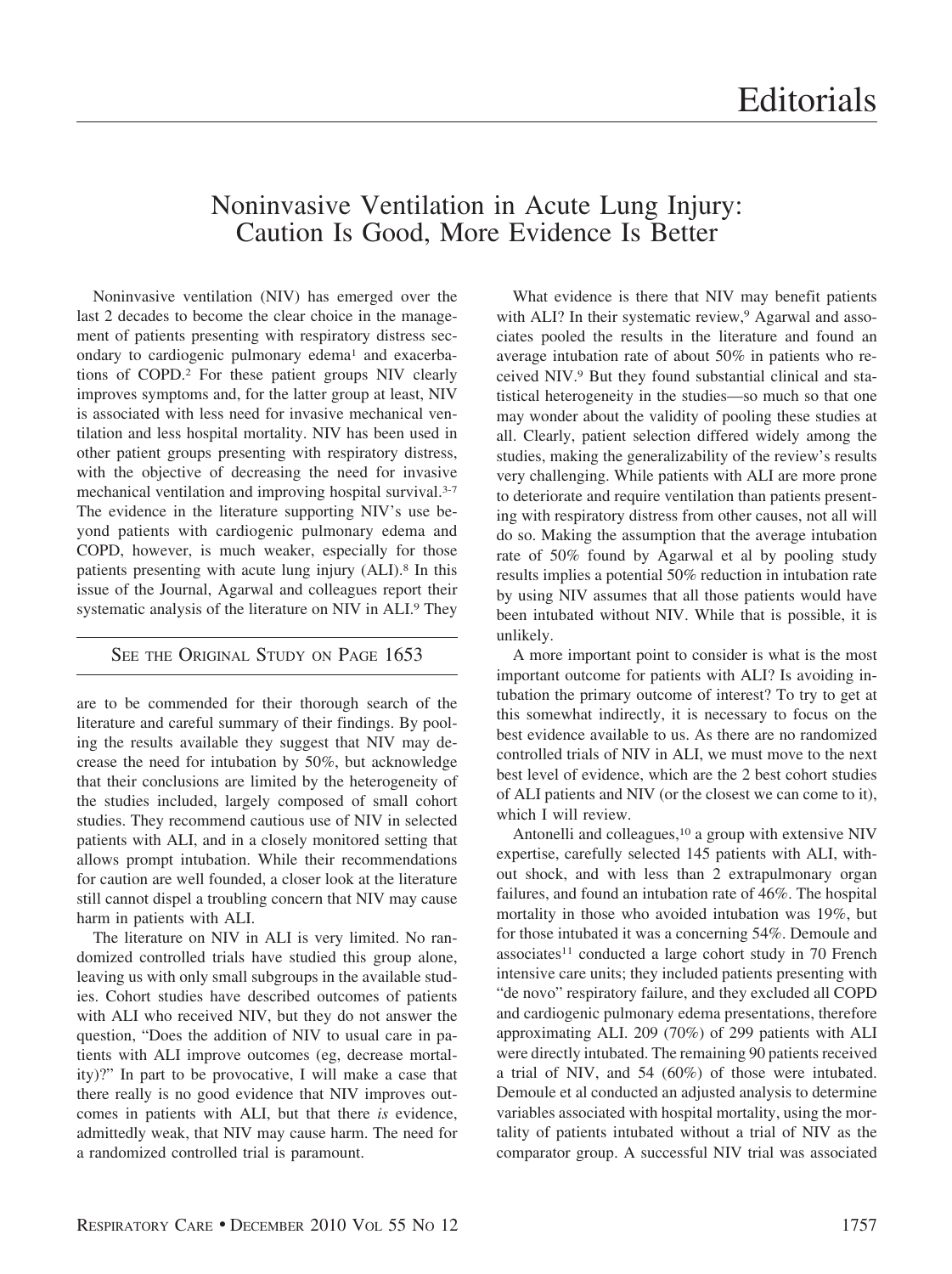with lower hospital mortality, but failing an NIV trial was associated with higher mortality than that among the patients who never received NIV. Taken together, we have a confusing picture that suggests that patients with ALI who succeed in an NIV trial do well, but those who fail NIV do poorly. Is a trial of NIV truly of benefit to some patients, or is tolerance of an NIV trial a marker of patients who are less sick and therefore more likely to survive regardless? One thing to look at that may make us comfortable that an NIV trial is worth a shot would be the overall mortality of those who receive NIV. If it is lower than historical levels for similar patients treated without NIV, this may suggest that there is an overall benefit. However, a previous review that explored this clearly suggested that the mortality in these NIV trials with selected patients, who we would presume represented the less ill end of the spectrum of ALI, is at least as high as mortality in all comers with ALI reported in the literature.8

Is there any rationale for why NIV may be harmful? For this we turn to 2 randomized controlled trials for indirect evidence. Declaux and co-workers<sup>12</sup> studied mask CPAP in patients with nonhypercapnic respiratory failure and found no benefit in either the entire study group or the subgroup that probably was largely composed of patients with ALI. Of concern was the increase in adverse events, including 4 cardiac arrests (all in the CPAP arm), that were related to mask disconnects or hypoxemia during intubation. Regardless of whether one opts for NIV in the setting of ALI, the disease process often progresses, leading to worsening hypoxemia. Patients who do not receive NIV are promptly intubated when they become hypoxemic. In those who receive NIV the underlying disease process may progress much further while they are on NIV, and if they fail NIV, they are more prone to hypoxemia and its consequences.

Esteban and colleagues reported an increase in intensive-care-unit mortality in patients randomized to NIV who developed respiratory distress during the first 48 hours after extubation.13 This was associated with a prolonged time to intubation, suggesting again the potential for harm when patients receiving NIV are intubated at a later point in the disease course. Finally, theoretically at least, patients with ALI who spontaneously breathe longer because of an NIV trial may sustain further lung injury. It is not possible to control tidal volume in a spontaneously breathing patient, and those who fail NIV are likely to be breathing at tidal volumes that are believed to be injurious.14,15

Agarwal and associates have provided us with an excellent summary of the literature on NIV in patients with ALI.9 However, the conclusions we can draw from their analysis are limited. The majority of patients presenting with ALI will probably require urgent intubation for severe hypoxemia or other associated organ failures. The

minority that appear initially stable enough to attempt a trial of NIV should be approached cautiously, as suggested by Agarwal et al. These patients need to be in a setting where they can be closely monitored and promptly intubated if there is any sign of deterioration. It is unclear whether NIV is actually of benefit at all in this patient population, as we do not know whether those patients who do well with NIV balance the possible worse outcomes in those who fail NIV. The latter may have done better if they had never had an NIV trial. We are in desperate need of a randomized trial to inform us on the risks and benefits of NIV in ALI.

## **Sean P Keenan MD MSc (Epid)**

Department of Critical Care Medicine Royal Columbian Hospital New Westminster, British Columbia and Division of Critical Care Department of Medicine University of British Columbia Vancouver, British Columbia Canada

## **REFERENCES**

- 1. Weng CL, Zhao YT, Liu QH, Fu CJ, Sun F, Ma YL, et al. Metaanalysis: noninvasive ventilation in acute cardiogenic pulmonary edema. Ann Intern Med 2010;152(9):590-600.
- 2. Keenan SP, Sinuff T, Cook DJ, Hill NS. Which patients with acute exacerbation of chronic obstructive pulmonary disease benefit from noninvasive positive-pressure ventilation? A systematic review of the literature. Ann Intern Med 2003;138(11):861-870.
- 3. Confalonieri M, Potena A, Carbone G, Porta RD, Tolley EA, Meduri GU. Acute respiratory failure in patients with severe communityacquired pneumonia. A prospective randomized evaluation of noninvasive ventilation. Am J Respir Crit Care Med 1999;160(5 Pt 1): 1585-1591.
- 4. Antonelli M, Conti G, Bufi M, Costa MG, Lappa A, Rocco M, et al. Noninvasive ventilation for treatment of acute respiratory failure in patients undergoing solid organ transplantation: a randomized trial. JAMA 2000;283(2):235-241.
- 5. Hilbert G, Gruson D, Vargas F, Valentino R, Gbikpi-Benissan G, Dupon M, et al. Noninvasive ventilation in immunosuppressed patients with pulmonary infiltrates, fever, and acute respiratory failure. N Engl J Med 2001;344(7):481-487.
- 6. Auriant I, Jallot A, Herve P, Cerrina J, Le Roy Laduire F, Fournier JL, et al. Noninvasive ventilation reduces mortality in acute respiratory failure following lung resection. Am J Respir Crit Care Med 2001;164(7):1231-1235.
- 7. Ferrer M, Esquinas A, Leon M, Gonzalez G, Alarcon A, Torres Al. Noninvasive ventilation in severe acute hypoxemic respiratory failure: a randomized clinical trial. Am J Respir Crit Care Med 2003; 168(12):1438-1444.
- 8. Keenan SP. Noninvasive positive pressure ventilation for patients with acute hypoxemic respiratory failure? Expert Rev Respir Med 2008;2(1):55-62.
- 9. Agarwal R, Aggarwal AN, Gupta D. Role of noninvasive ventilation in acute lung injury/acute respiratory distress syndrome: a proportion meta-analysis. Respir Care 2010;55(12):1653-1660.